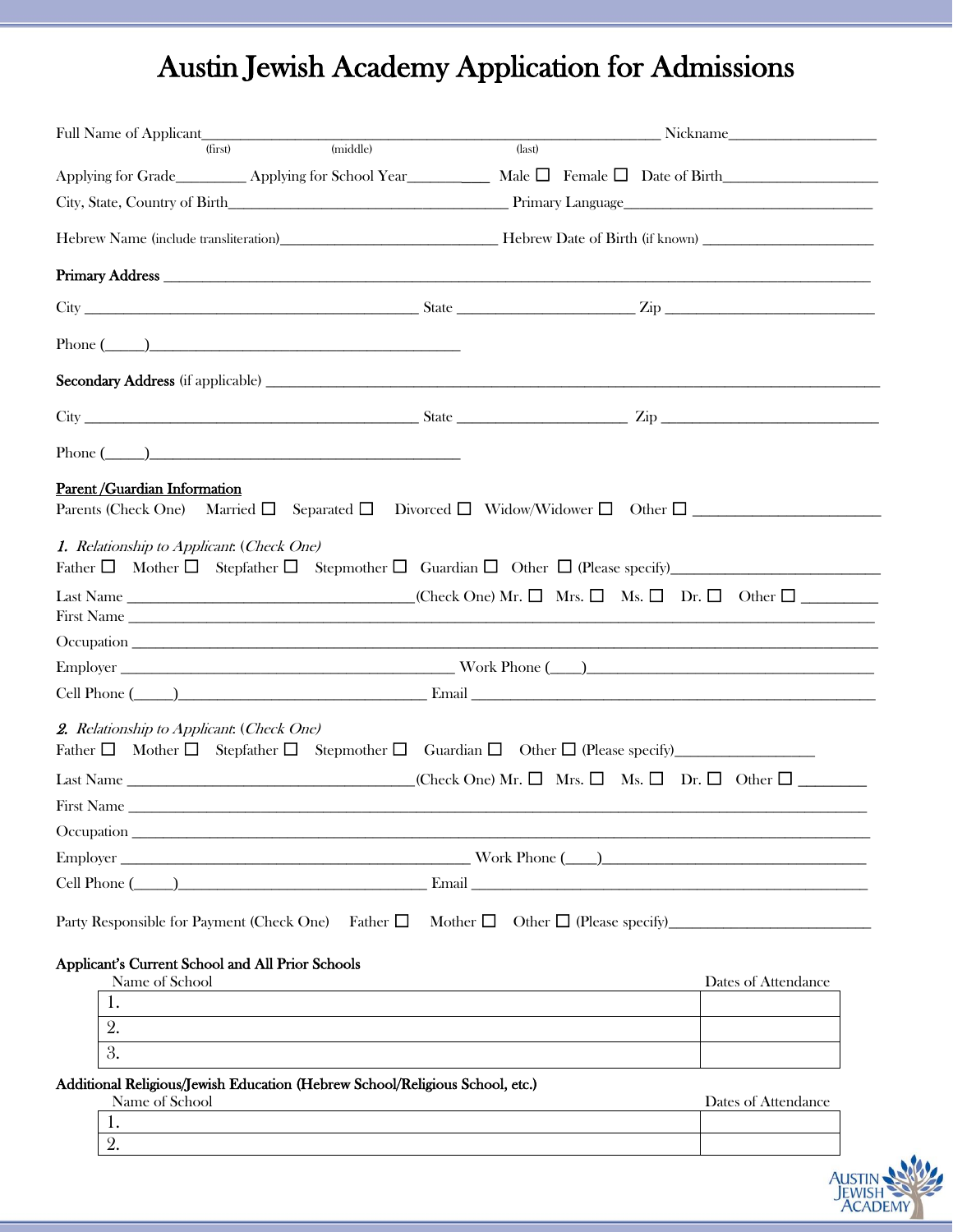# Family Information Siblings:

| <b>AT</b><br>Name<br>_________________<br>________<br>______ | . 81r               | Name<br>_________<br>_________<br>________ | . .<br>ua<br>______________ |
|--------------------------------------------------------------|---------------------|--------------------------------------------|-----------------------------|
| $\mathbf{r}$<br>Nam<br>_______                               | יי<br>_____________ | vame                                       | _____                       |

Does your family have any other relatives who currently attend or previously attended AJA? If so, list below.

| Child's Name | Relationship | Year(s) of Attendance |
|--------------|--------------|-----------------------|
|              |              |                       |
|              |              |                       |
|              |              |                       |

# Why are you interested in Austin Jewish Academy for your child?

# What do you see as your child's strengths and challenges?

# How did you learn about Austin Jewish Academy?

Has your child consulted with a professional for educational, speech, occupational or psychological testing, counseling, guidance, and/or psychotherapy in the past 3 years? The Yes The No

This information is used solely for the purpose of getting to know your child better, and it will not be used to deny acceptance. If yes, please attach additional sheet with the following information: names of professionals and explanation of issues addressed. If you have any standardized or independent testing, psychological evaluation or other assessment information about your child, please submit a copy with this application. Everything will be kept strictly confidential.

#### Please be sure to include the following with your application (if applicable):

- Validated Immunization Record (signed and/or stamped by physician)
- Last 3 Report Cards
- **Standardized Testing Results**
- Private Testing Results

# Nondiscrimination Policy

AJA admits students of any race, color, national or ethnic origin to all the rights, privileges, programs, and activities generally accorded or made available to students at the school. It does not discriminate on the basis of gender, sexual orientation, race, color and national or ethnic origin in administration of its educational policies, admissions policies, scholarship and loan programs, and athletic and school administered programs or in employment of faculty and administrative staff.

#### Application fees are non-refundable. Tuition Assistance is available to qualified applicants. Please contact the Business Office if you desire a Tuition Assistance application packet.

All the information in this application is true, complete, and correct. I understand that the admissions packet is not complete until this Application, the Confidential Evaluation Forms, transcripts and student records from previous schools, and non-refundable check for the \$100 Application Fee have been received by Austin Jewish Academy. I understand that no action will be taken on this Application until the packet is complete.

\_\_\_\_\_\_\_\_\_\_\_\_\_\_\_\_\_\_\_\_\_\_\_\_\_\_\_\_\_\_\_\_\_\_\_\_\_\_\_\_\_\_\_\_\_\_\_\_\_\_\_\_\_\_\_\_\_\_\_\_\_\_\_\_\_\_\_\_\_\_\_\_\_\_\_\_\_ \_\_\_\_\_\_\_\_\_\_\_\_\_\_\_\_\_\_\_\_\_\_\_\_\_\_\_\_

Signature of Parent or Legal Guardian Date of Parent or Legal Guardian Date

Signature of Parent or Legal Guardian Date